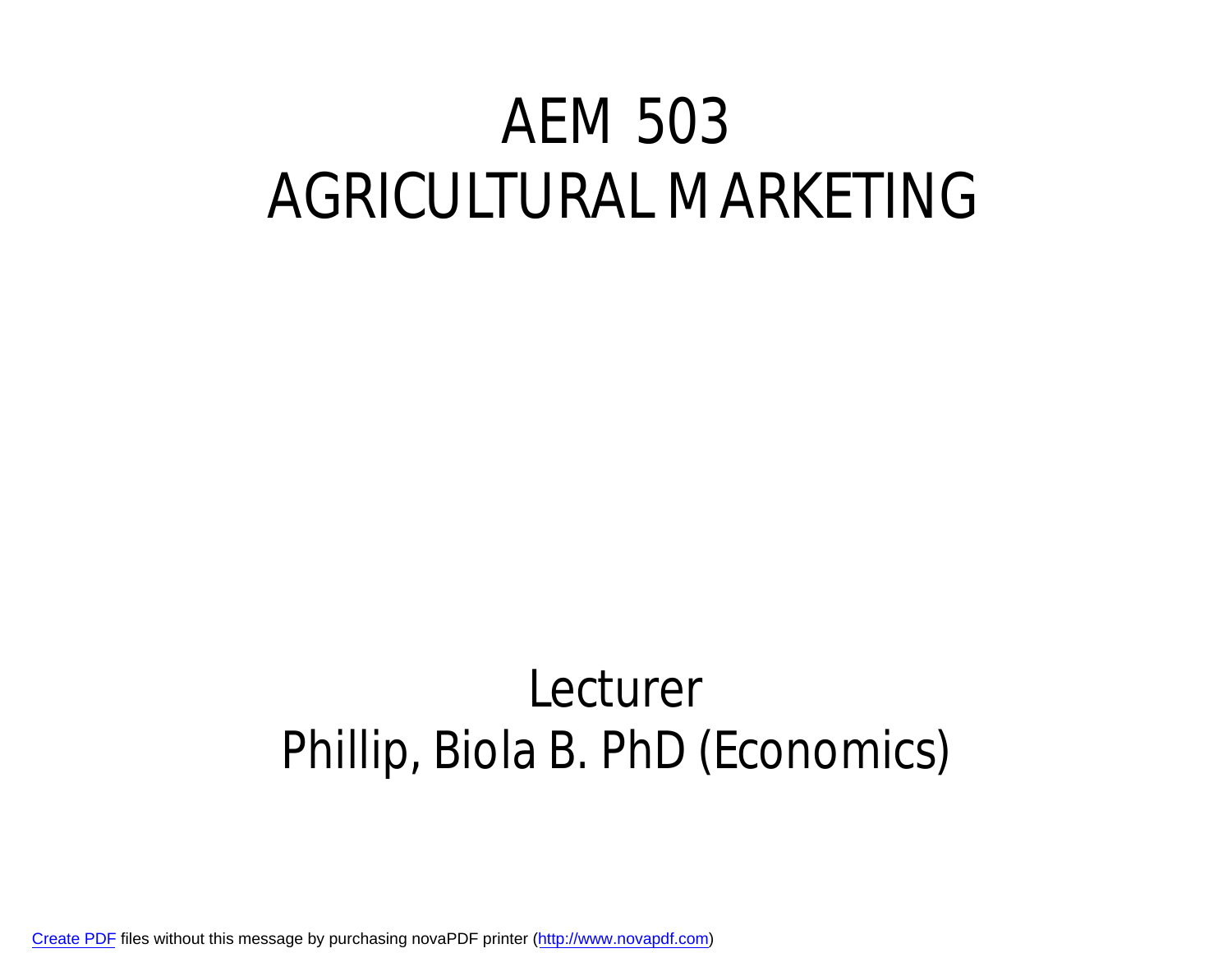## Course Outline

- 1. Marketing Concept
- Concept and definition of market
- Types of product demand
- 2. Economics of marketing
- Marketing as profitable-value addition products
- Values of form, time, place and possession utilities
- The role of marketing in Agriculture
- Peculiarities of agricultural products marketing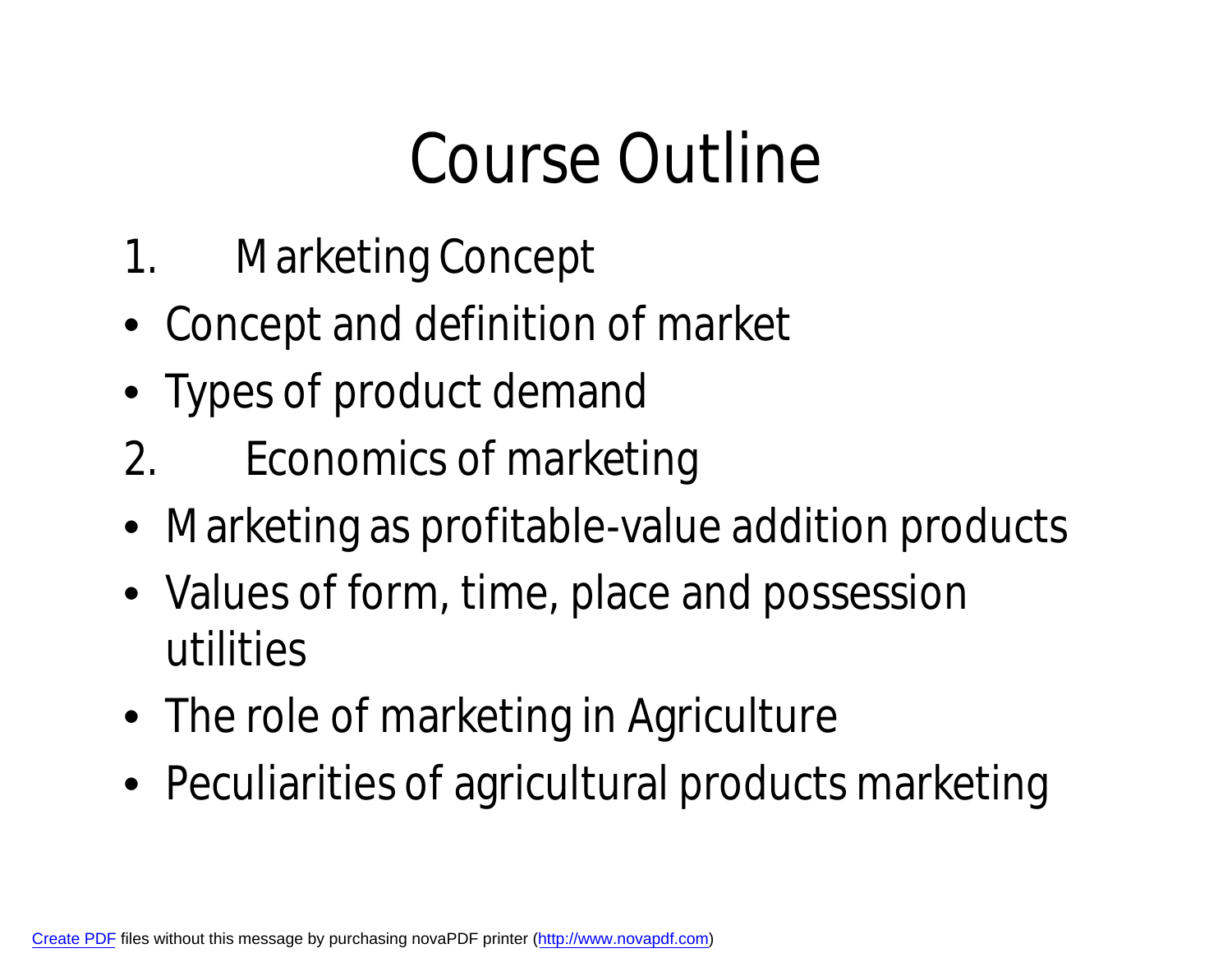- 4. Marketing Channels and Functions
- 5. Marketing Research
- 6. Pricing and price determination
- 7. The Structure, Conduct and Performance (SCP) paradigm
- Perfectly competitive markets
- $\bullet$  I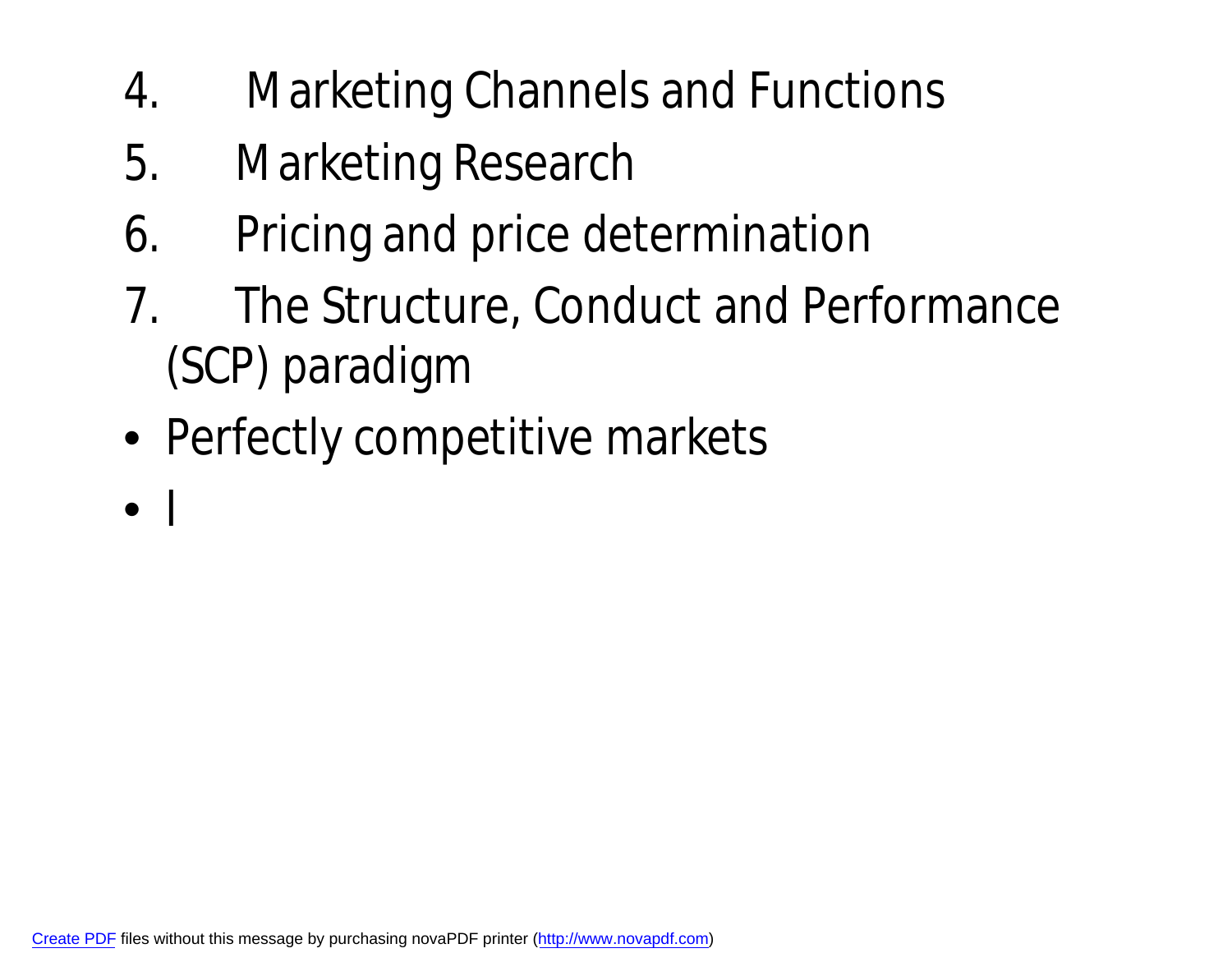- imperfect competition: monopoly, monopsony, oligopoly, oligopsony
- Profit-maximizing conditions and pricing strategies of firms acting in markets with different structures
- Measures of market concentration- Gini coefficient/Lorenz curve, Herfindahl index, Herfindahl-Hirschmann Index
- Marketing margin and marketing efficiency
- 7. Marketing strategy
- Offensive Strategy
- Defensive strategy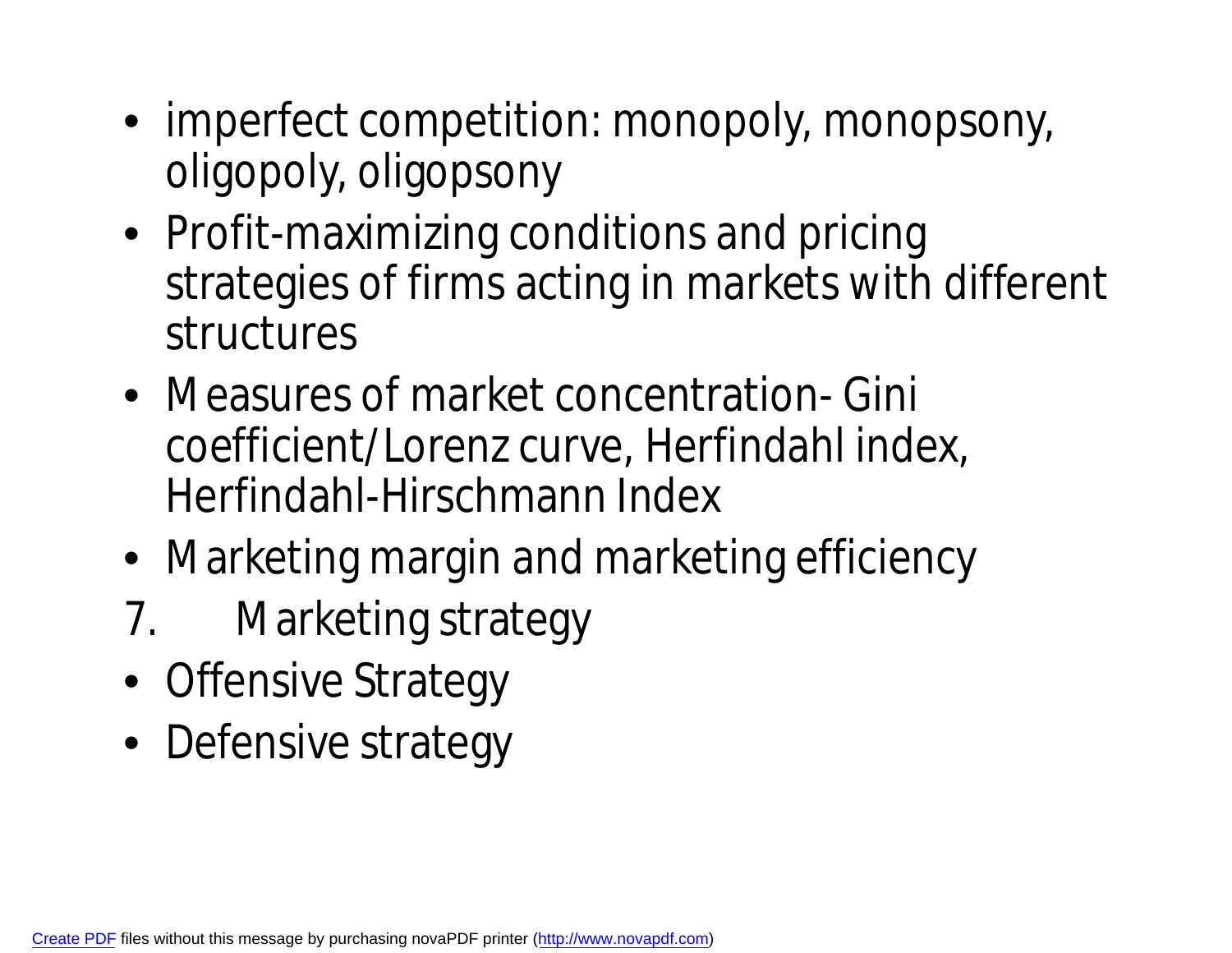### What is marketing?

- *Marketing can be defined as all activities involved in the production and flow of produce from point of production to consumers*.
- customer value
- opportunity costs
- Utility- form, place, time and possession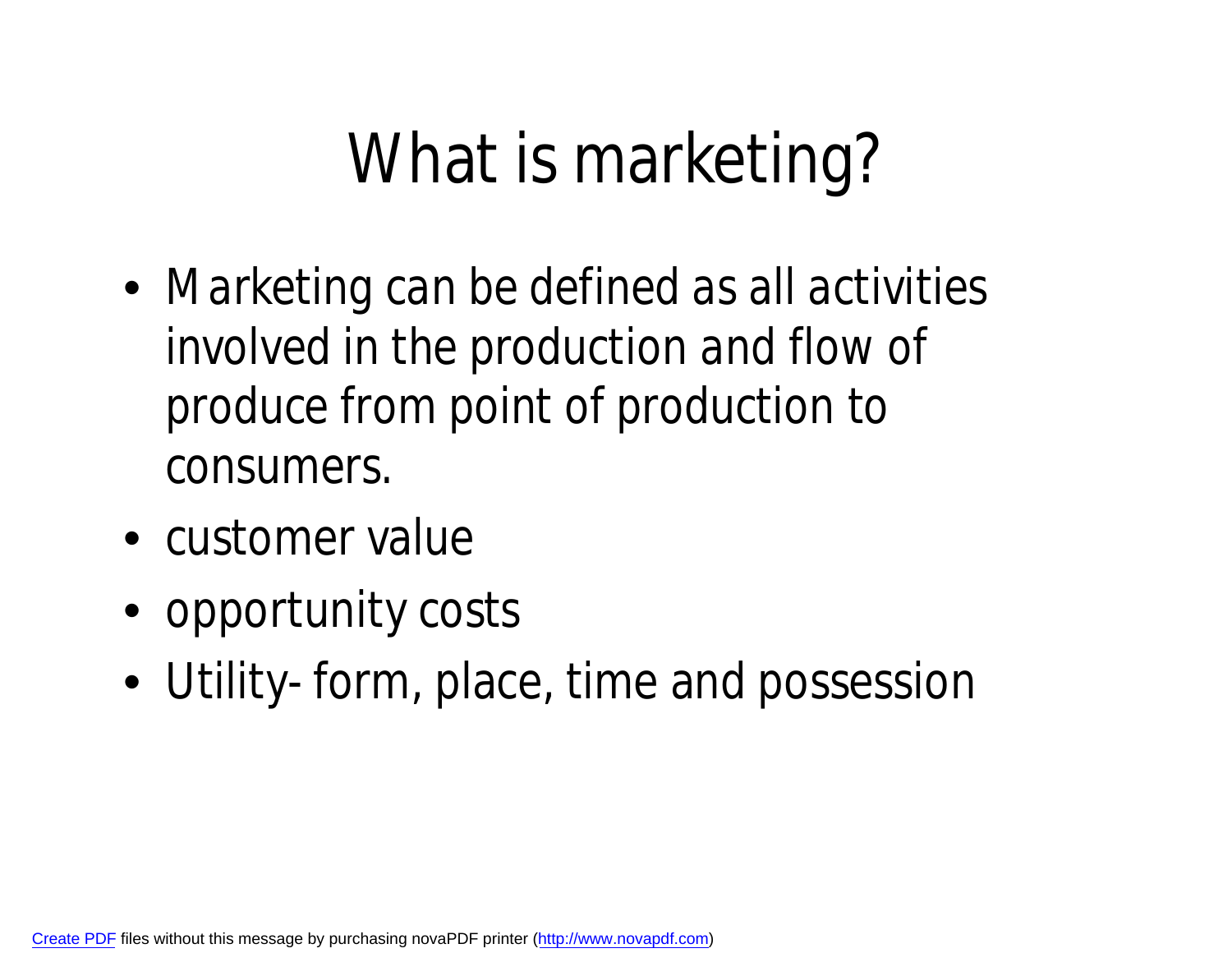- Selling versus Marketing Concept
- getting consumers what they seek, *regardless of whether this entails coming up with entirely new products.*

### **≻Supply side**

### **Demand side**: Consumers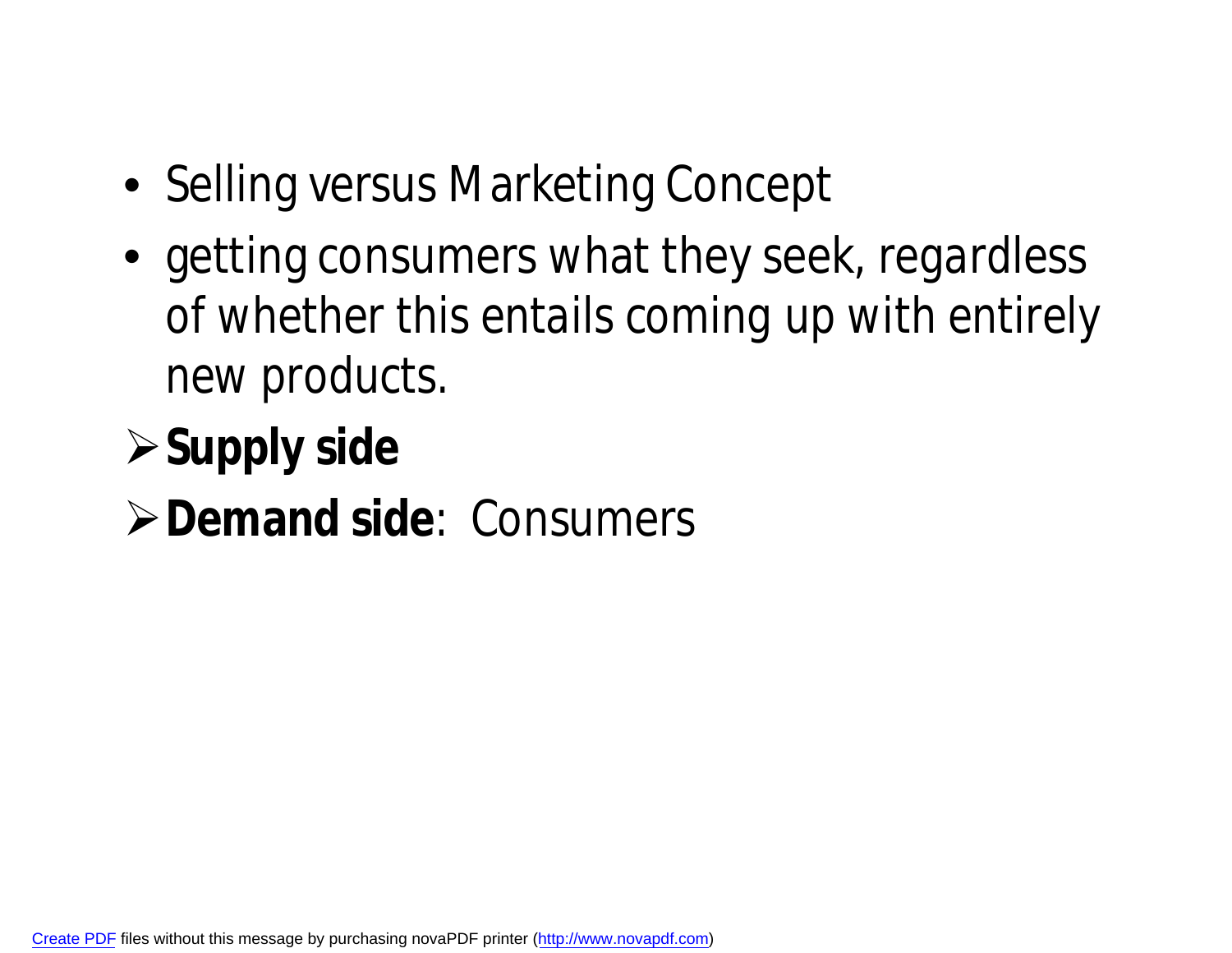### **Marketing Channels**

Consumer

Farmers Consumer. Farmers retailers Consumer Farmers wholesalers retailers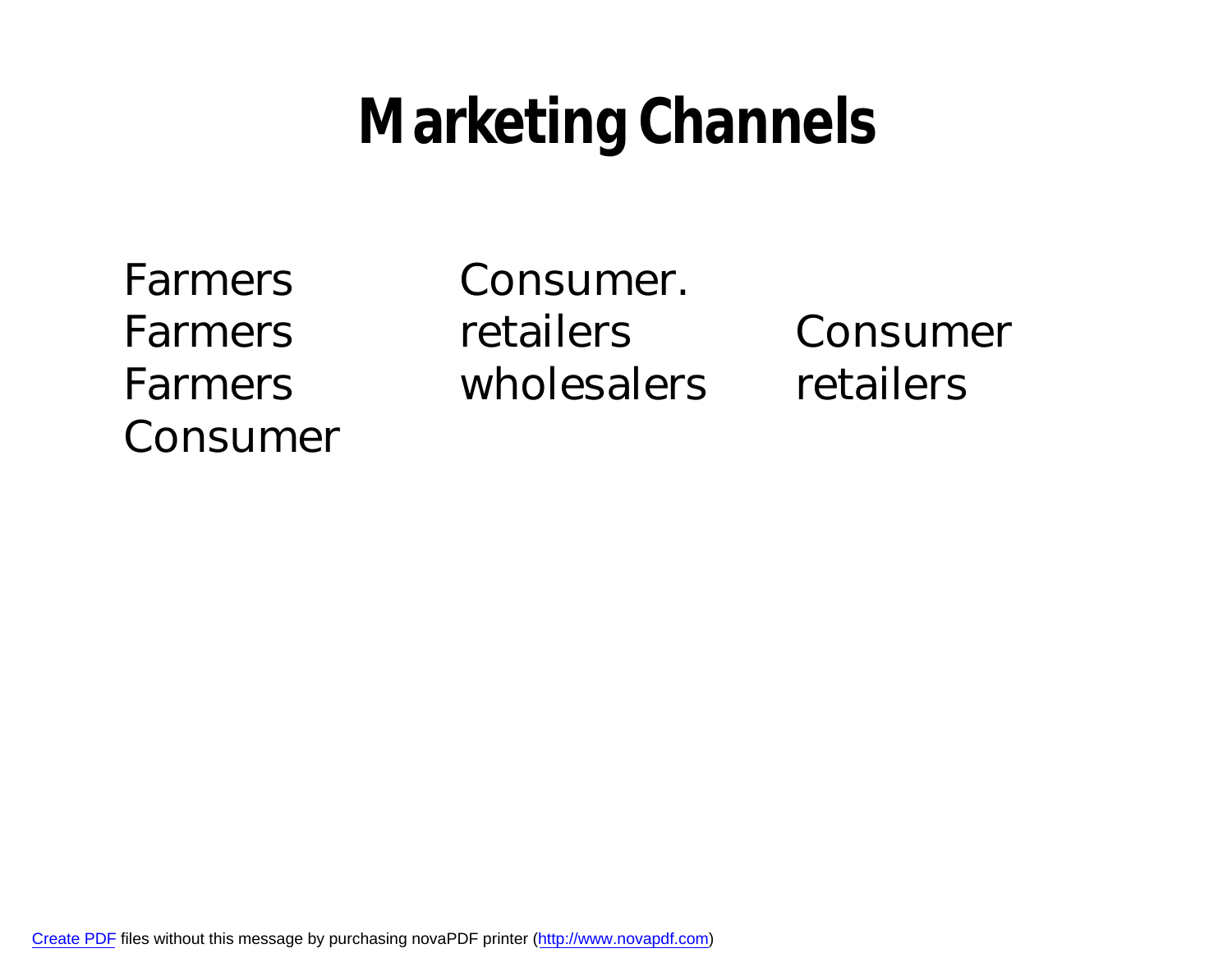# Marketing Functions

#### • a. Exchange function:

- i. Buying (Assembling)
- i. Selling

### • b. Physical function:

- i. Storage & Packaging
- ii. Processing

iii. Transportation & Distribution

### • c. Facilitating function:

i. Standardization (grading & quality)

ii. Risk Bearing

- iii. Market Intelligence (Ads & promotion)
- iv. Financing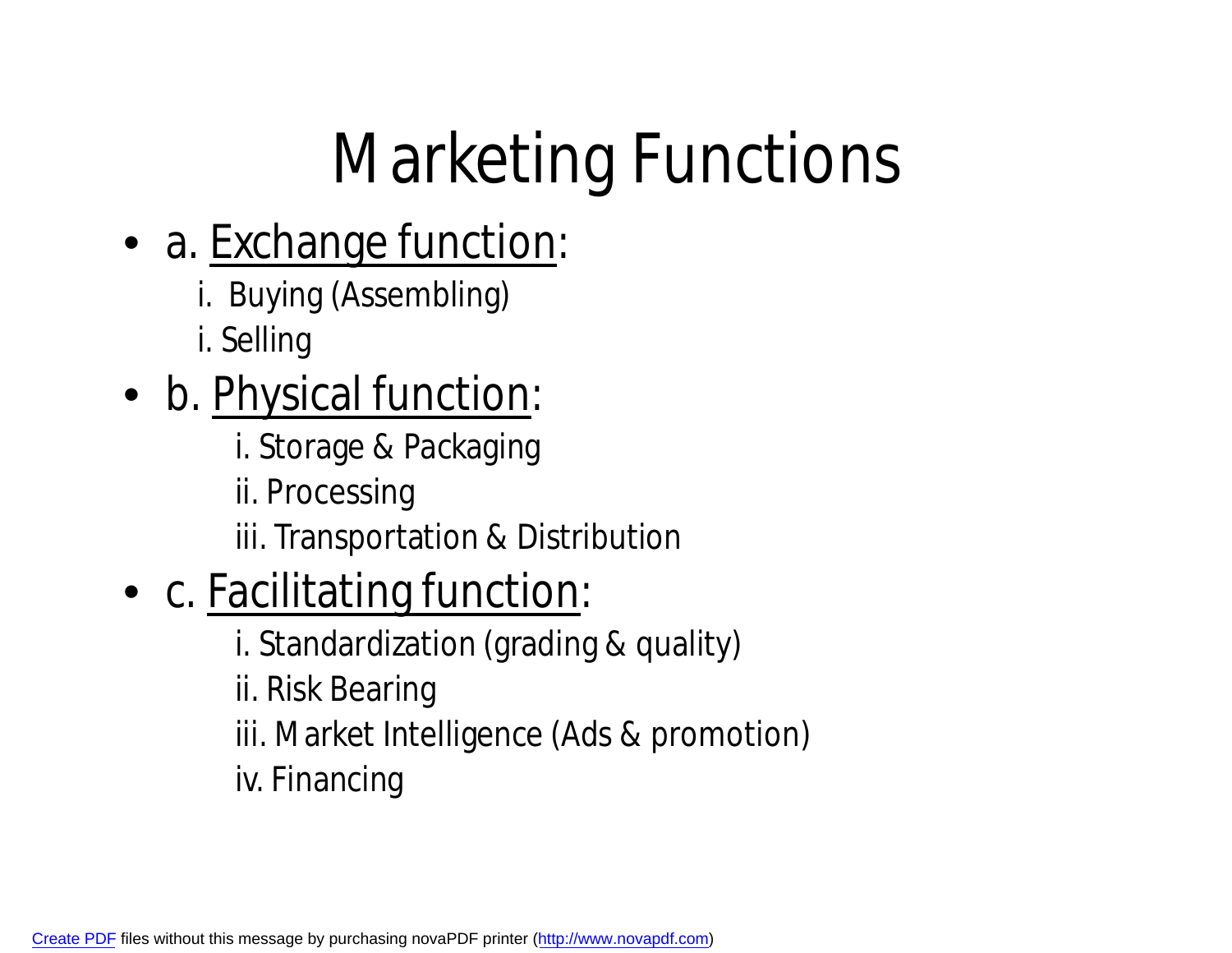# Price Determination

- those that are based on the cost of production
- those to which some margin is added
- A Mark-up or mark-on
- B Discriminatory pricing
- C Psychological pricing
- D Geographical pricing
- E Promotional pricing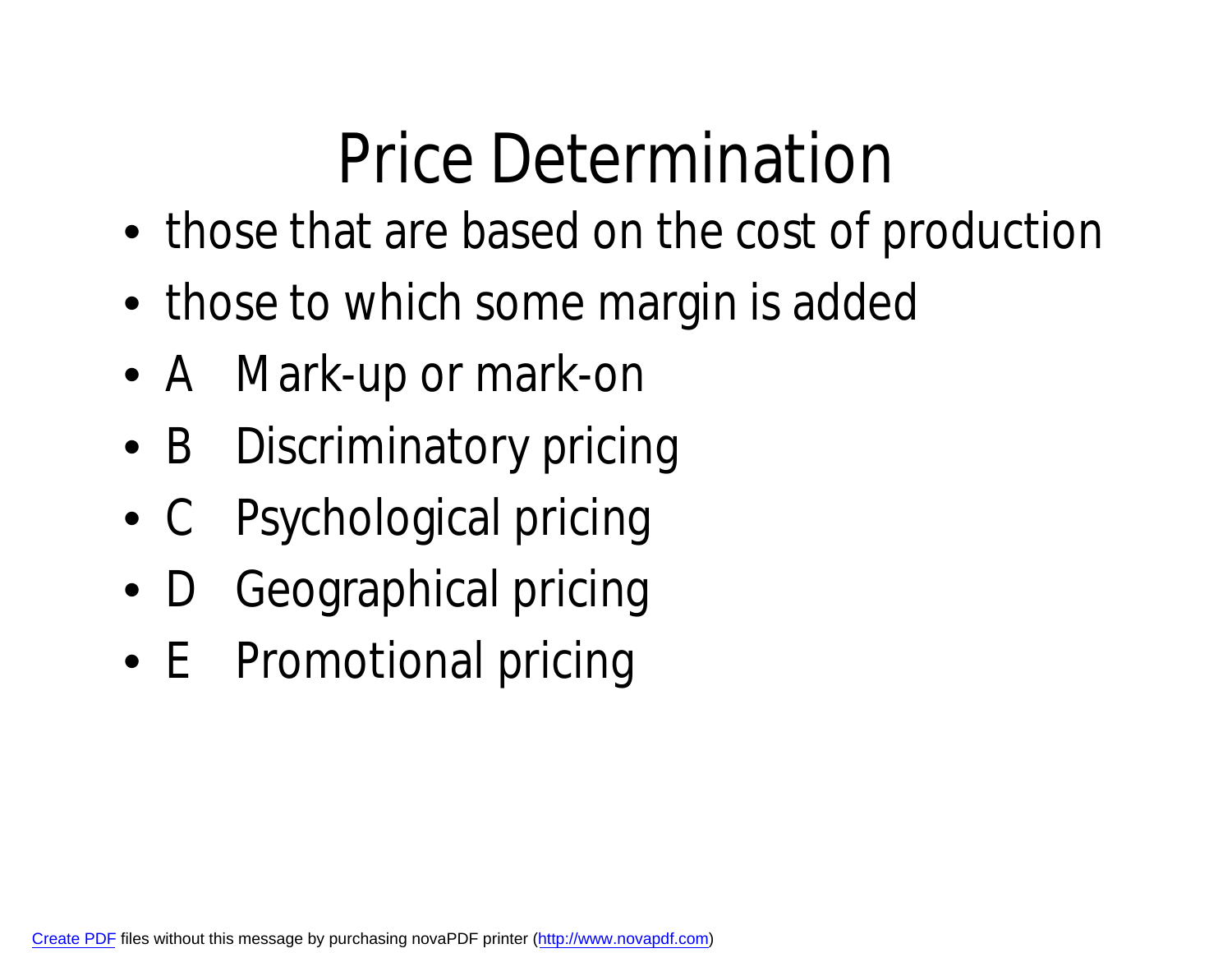## Marketing Strategy

- Basic strategies for influencing demand
- 1. Attract non-users 1. Increase willingness to buy
- a. Demonstrate benefits of product form
- b. Develop new product forms with desired benefits
- c. devise more product complements
- d. simplify use (easy to use products are more likely to be desired)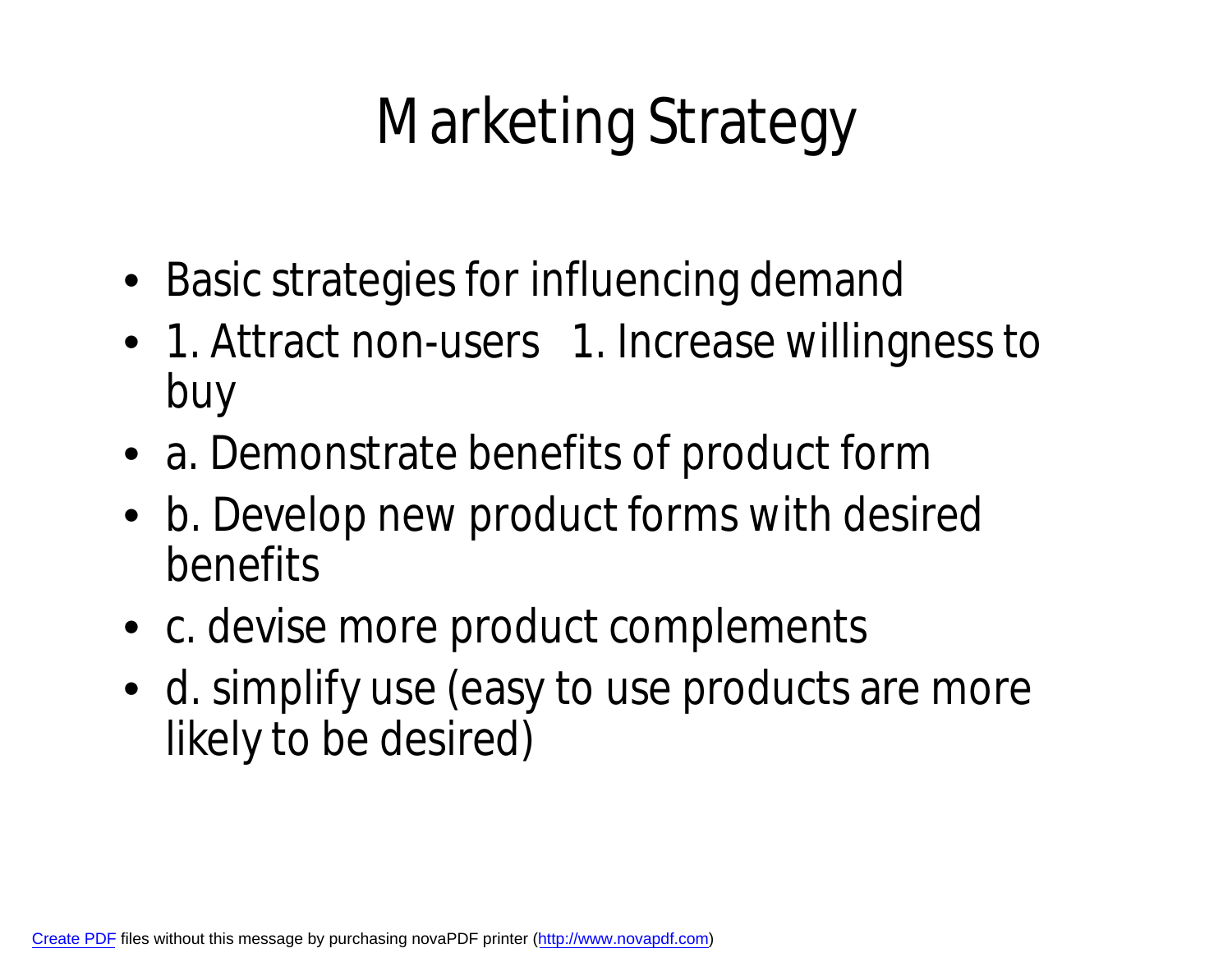# Marketing Strategy Cont'd

- 2. Increasing ability to buy
	- a. Offer lower prices or credit
	- b. Increase ability to sample
	- c. Provide greater availability
- 3. Increase rate of purchase among users 1. Broaden usage occasions
- Provide examples of additional uses of product
- 4. Increase consumption levels
- a. Lower prices, special-volume packaging
- b. Improve buyers' perceptions of product benefits